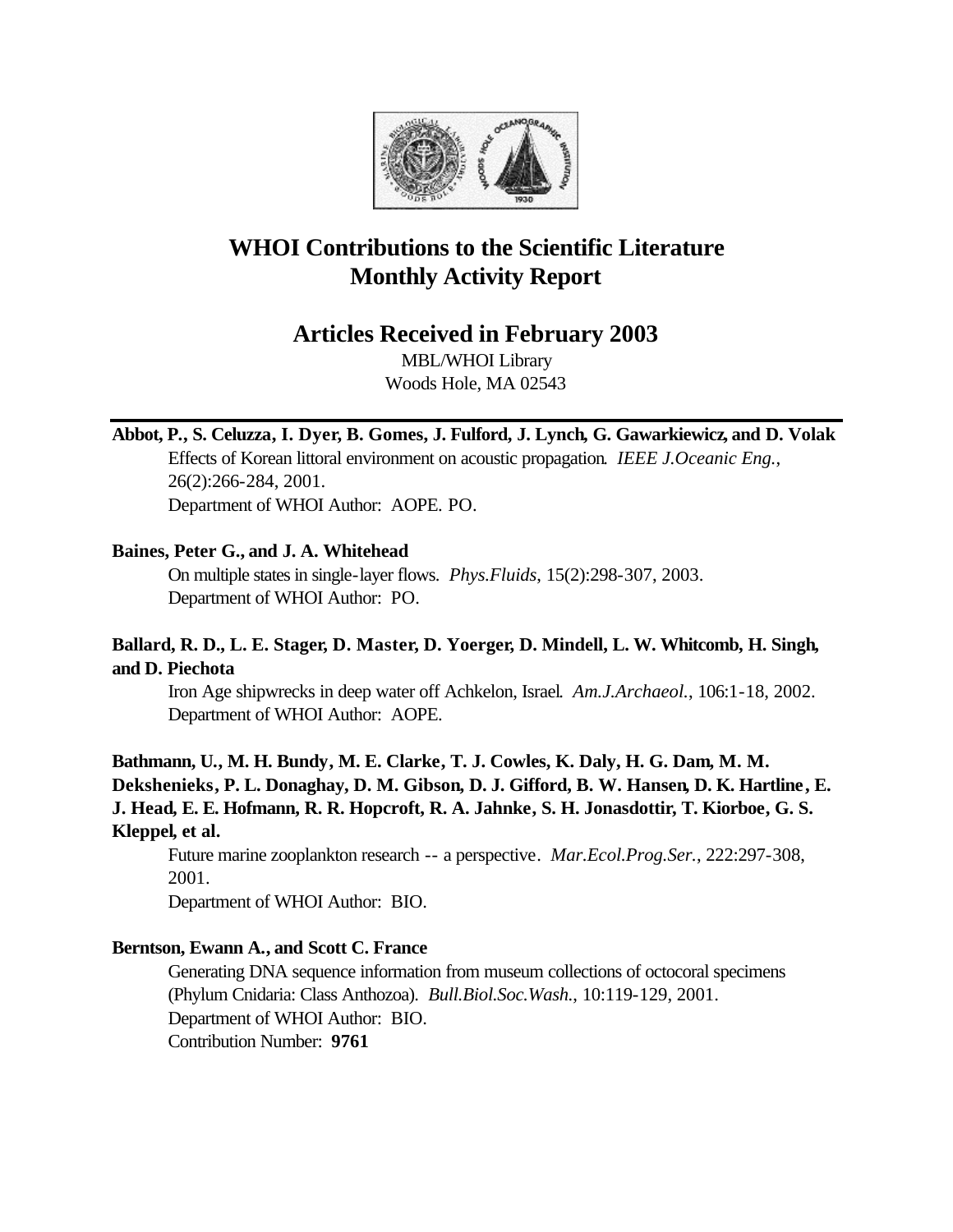#### **Bissett, W. P., O. Schofield, S. Glenn, J. J. Cullen, and W. L. Miller**

Resolving the impacts and feedbacks of ocean optics on upper ocean ecology. *Oceanography*, 14(3):30-53, 2001. Department of WHOI Author: PO.

# **Blackmon, M., B. Boville, F. Bryan, R. Dickinson, P. Gent, J. Kiehl, R. Moritz, D. Randall, J. Shukla, S. Solomon, G. Bonan, S. Doney, I. Fung, J. Hack, E. Hunke, J. Hurrell, J. Kutzbach, J. Meehl, B. Otto-Bliesner, et al.**

The Community Climate System model. *Bull.Am.Meteorol.Soc.*, 82:2357–2376, 2001. Department of WHOI Author: PO.

#### **Bracco, Annalisa, and Joseph Pedlosky**

Vortex generation by topography in locally unstable baroclinic flows. *J.Phys.Oceanogr.*, 33:207-219, 2003. Department of WHOI Author: PO. Contribution Number: **10651**

### **Carmichael, W. W., C. Drapeau, and D. M. Anderson**

Harvesting of Aphanizomenon flos-aquae Ralfs ex Born. & Flah. var. flos-aquae (Cyanobacteria) from Klamath Lake for human dietary use. *J.Appl.Phycol.*, 12:585-595, 2000.

Department of WHOI Author: BIO.

#### **Clift, P. D., R. Hannigan, J. Blusztajn, and A. E. Draut**

Geochemical evolution of the Dras-Kohistan Arc during collision with Eurasia: Evidence from the Ladakh Himalaya, India. *The Island Arc*, 11:255-273, 2002. Department of WHOI Author: GEOL. Contribution Number: **10771**

#### **Clift, Peter, and Christoph Gaedicke**

Accelerated mass flux to the Arabian Sea during the middle to late Miocene. *Geology*, 30(3):207-210, 2002. Department of WHOI Author: GEOL. Contribution Number: **10541**

#### **Clift, Peter D., Jian Lin, and ODP Leg 184 Scientific Party**

Patterns of extension and magmatism along the continent-ocean boundary, South China margin. In: *Non-Volcanic Rifting of Continental Margins: A Comparison of Evidence From Land and Sea.* R. C. L. Wilson, R. B. Whitmarash, B. Taylor, and N. Froitzheim, eds. London: The Geological Society, :489-510, 2001. Department of WHOI Author: GEOL. Contribution Number: **10274**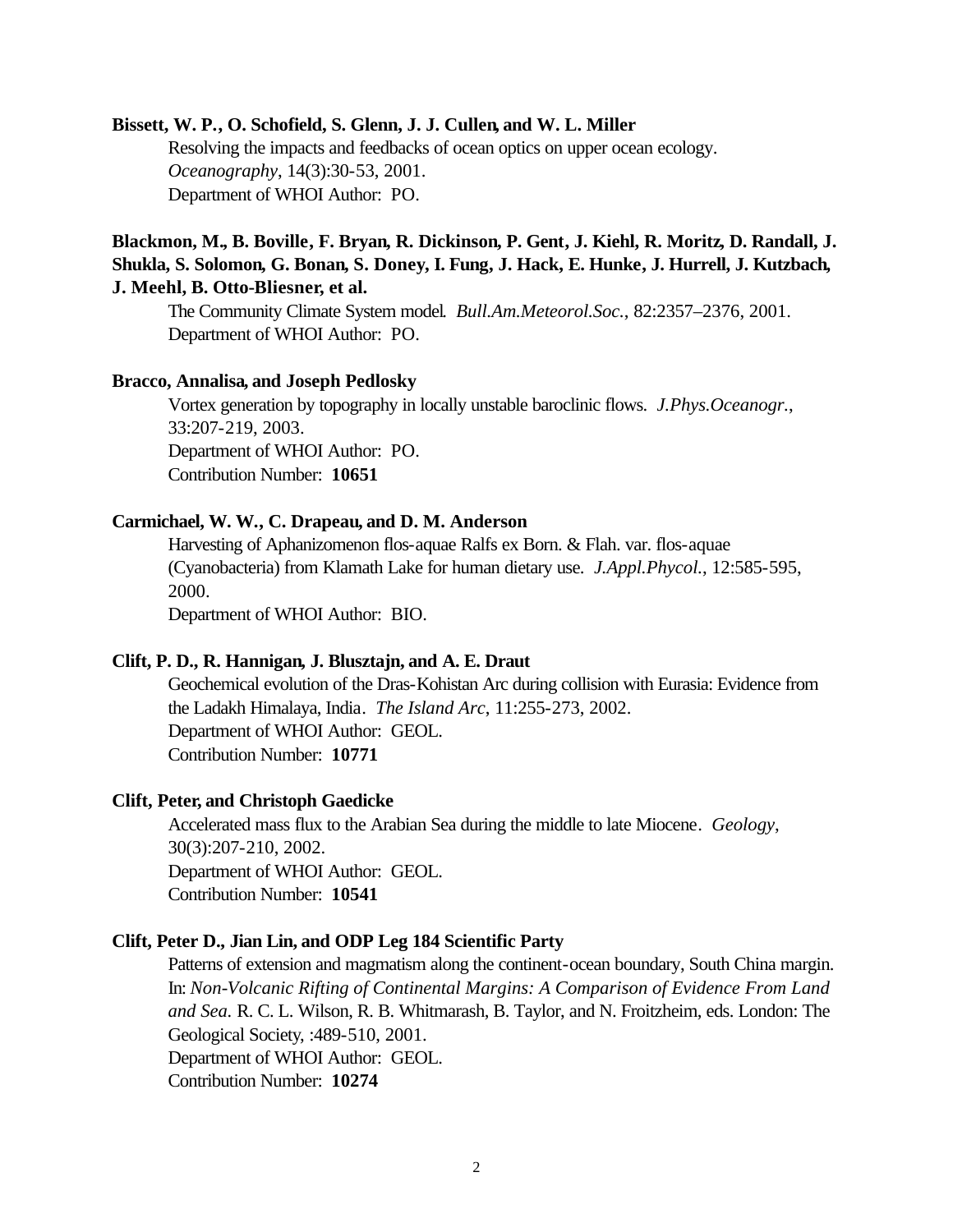#### **Cohen, Anne L., Kathryn E. Owens, Graham Layne, and Nobumichi Shimizu**

The effect of algal symbionts on the accuracy of Sr/Ca paleotemperatures from coral. *Science*, 296:331-333, 2002. Department of WHOI Author: GEOL.

### **Donnelly, J. P., S. S. Bryant, J. Butler, J. J. Dowling, L. Fan, N. Hausmann, P. Newby, B. Shuman, J. Stern, K. Westover, and T. Webb, III**

700 yr sedimentary record of intense hurricane landfalls in southern New England. *Geol.Soc.Amer.Bull.*, 113:714-727, 2001. Department of WHOI Author: GEOL.

#### **Donnelly, J. P., S. Roll, M. Wengren, J. Butler, and T. Webb, III**

Sedimentary evidence of intense hurricane strikes from New Jersey. *Geology*, 29:615-618, 2001.

Department of WHOI Author: GEOL.

#### **Elder, Bob**

A typical cruise with ROV Jason. In: *Proceedings From INMARTECH '98, International Marine Technician Symposium, October 20–22, 1998, Scripps Institution of Oceanography, La Jolla, California USA.* Woody Sutherland, ed., :111-122, 1999. Department of WHOI Author: AOPE. Contribution Number: **9948**

#### **Farrington, J. W.**

"Mussel Watch" and chemical contamination of the coasts by polycyclic aromatic hydrocarbons. In: *The Marine Environment: Understanding and Protecting For the Future: International Symposium on Marine Pollution, Monaco, 5th-9th October 1998.* Pavel P. Povinec, ed. Amsterdam: Elsevier, :273-278, 1999. Department of WHOI Author: MCG. Contribution Number: **9866**

#### **Flierl, Glenn, and Dennis J. McGillicuddy, Jr.**

Mesoscale and sub-mesoscale physical-biological interactions. In: *The Sea.* Allan R. Robinson, James J. McCarthy, Brian J. Rothschild, eds. New York: John Wiley & Sons, 12:113-185, 2002.

Department of WHOI Author: AOPE. Contribution Number: **10281**

### **Foote, K. G., and D. T. I. Francis**

Acoustic scattering by swimbladdered fish: A review. *Bioacoustics*, 12:263-265, 2002. Department of WHOI Author: AOPE.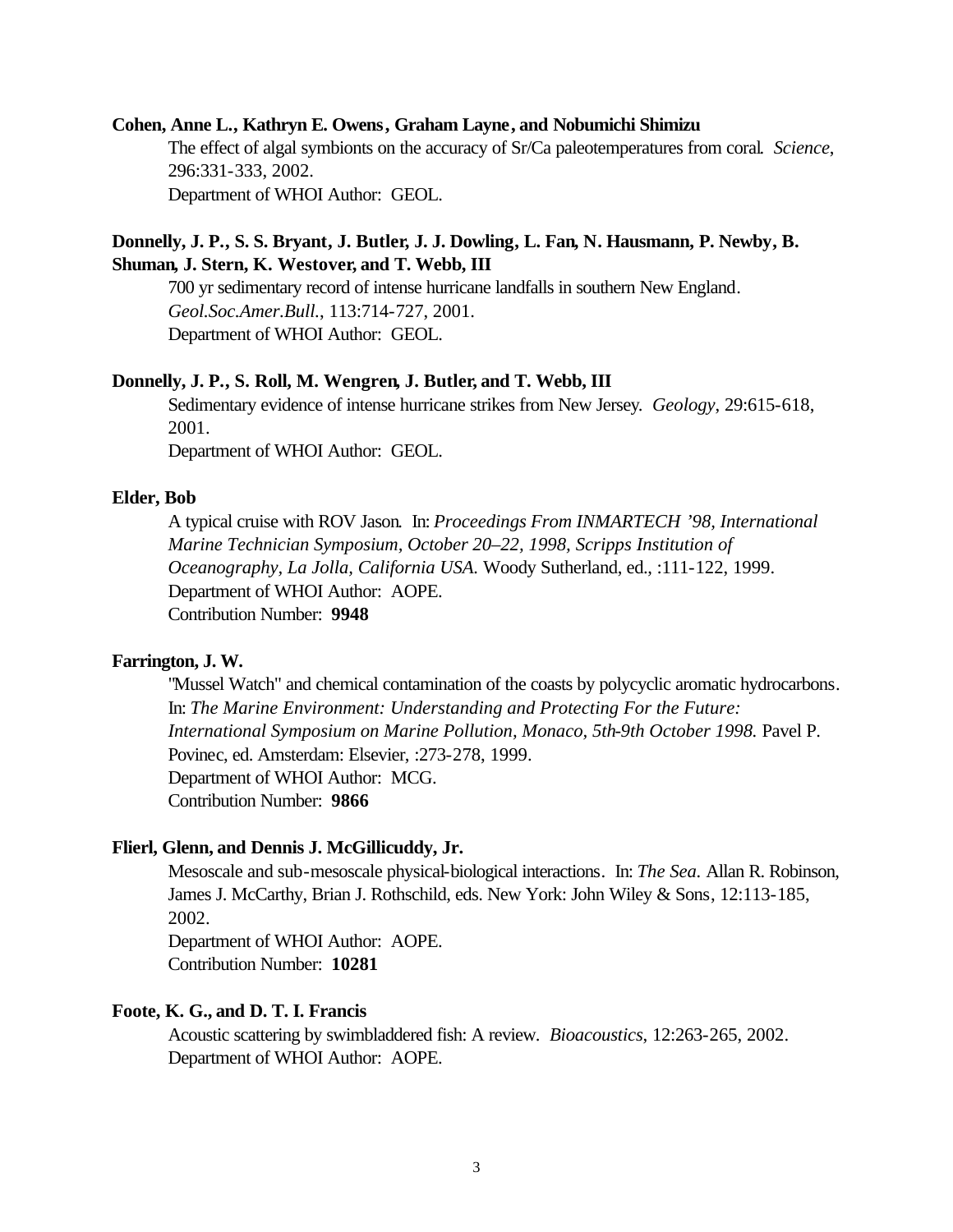#### **Fox-Kemper, Baylor, Raffaele Ferrari, and Joseph Pedlosky**

On the indeterminacy of rotational and divergent eddy fluxes. *J.Phys.Oceanog.*, 33:478-383, 2003.

Department of WHOI Author: PO. Contribution Number: **10737**

### **Francis, D. T. I., and K. G. Foote**

Acoustic excitation of the fish swinbladder. *Bioacoustics*, 12:265-267, 2002. Department of WHOI Author: AOPE.

#### **Goldsmith, R. A., and A. J. Plueddemann**

Moored buoy site evaluations. In: *Marine Geography, GIS For the Oceans and Seas.* Joe Breman, ed. Redlands, CA: ESRI Press, :73-77, 2002. Department of WHOI Author: PO.

#### **Green, Rebecca E., Heidi M. Sosik, Robert J. Olson, and Michele D. DuRand**

Flow cytometric determination of size and complex refractive index for marine particles: comparison with bulk measurements. *Appl.Opt.*, 42(3):526-541, 2003. Department of WHOI Author: BIO. Contribution Number: **10718**

#### **Grosenbaugh, Mark A., Jason I. Gobat, and Calvert F. Eck**

Modeling the dynamics of a shallow-water oceanographic surface mooring using full-scale data. *Int.J.Offshore Polar Eng.*, 10:200-208, 2000. Department of WHOI Author: AOPE. Contribution Number: **10013**

#### **Harbison, G. R.**

Ctenophora (Sea Walnuts and Comb Jellies). In: *Encyclopedia of Life Sciences.* New York, NY: Grove's Dictionaries, Inc., :218-220, 2002. Department of WHOI Author: BIO.

### **Humphris, S. E.**

Altered rocks and seafloor massive sulfide deposits: The record of hydrothermal processes. *JOIDES Journal*, 28:67-72, 2002. Department of WHOI Author: GEOL.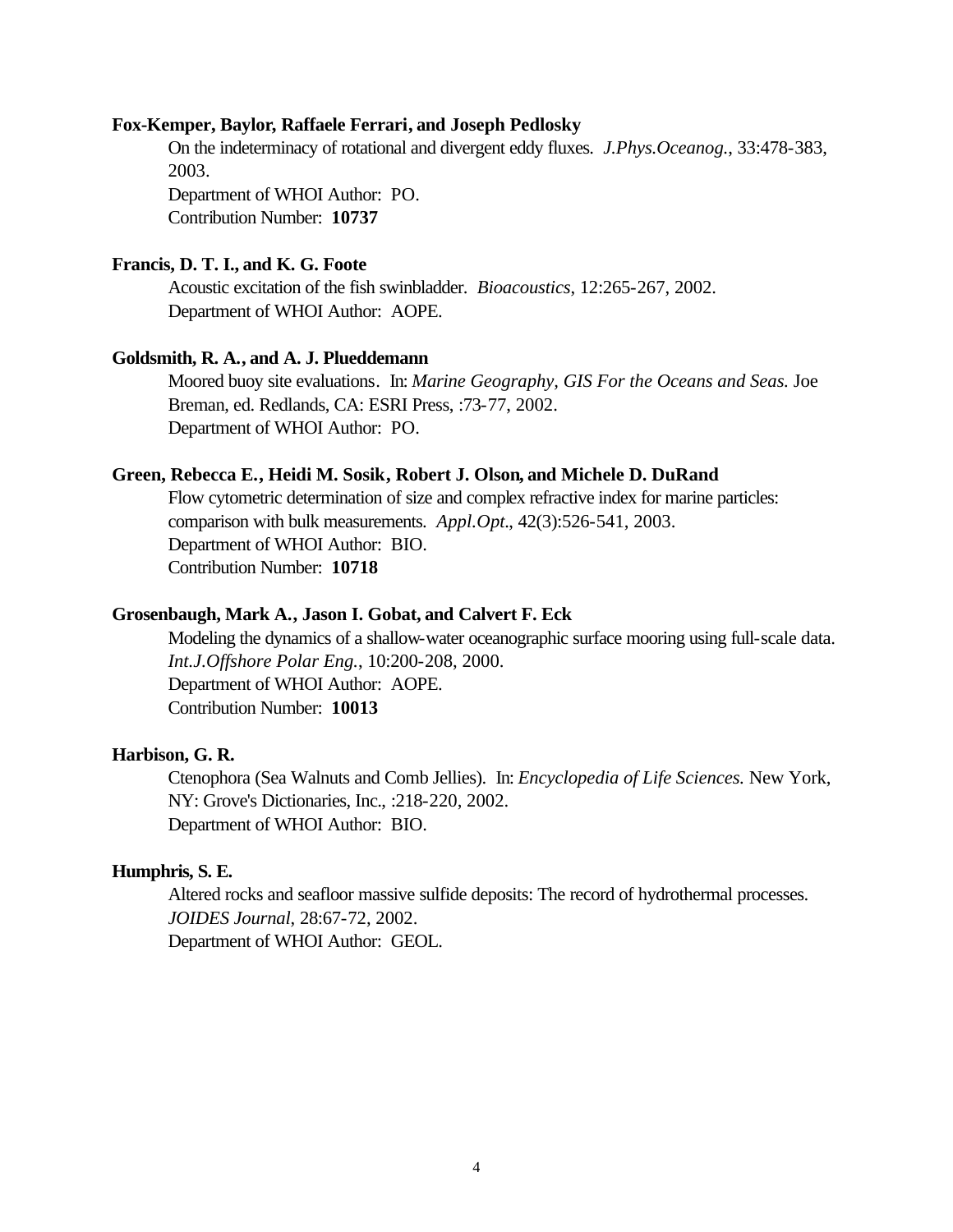#### **Irish, James D., Walter Paul, and Erik Mollo-Christensen**

Next generation ocean observing systems part 1: Platforms. In: *Proceedings of the 16th International Conference on Interactive Information and Processing Systems (IIPS) for Meteorology, Oceanography, and Hydrology: 9-14 January 2000, Long Beach, CA*. Boston, MA: American Meteorological Society, :249-252, 2000. Department of WHOI Author: AOPE. Contribution Number: **10057**

### **Irish, James D., Walter Paul, and Erik Mollo-Christensen**

Next generation ocean observing systems part 2: Sensors/data system/sampling. In: *Proceedings of the 16th International Conference on Interactive Information and Processing Systems (IIPS) for Meteorology, Oceanography, and Hydrology: 9-14 January 2000, Long Beach, CA*. Boston, MA: American Meteorological Society, :253-256, 2000. Department of WHOI Author: AOPE. Contribution Number: **10058**

### **Ivanov, V. P., A. M. Kamakin, V. B. Ushivtzev, T. Shiganova, O. Zhukova, N. Aladin, S. I. Wilson, G. R. Harbison, and H. Dumont**

Invasion of the Caspian Sea by the comb jellyfish *Mnemiopsis leidyi* (Ctenophora). *Biol.Invasions*, 2:255-258, 2000. Department of WHOI Author: BIO.

#### **Jin, D., E. Thunberg, H. Kite-Powell, and K. Blake**

Total factor productivity change in the New England groundfish fishery: 1964-1993. *J.Environ.Econ.Manage.*, 44:540-556, 2002. Department of WHOI Author: MPC. Contribution Number: **10486**

#### **Keigwin, L. D.**

Late Pleistocene-Holocene paleoceanography and ventilation of the Gulf of California. *J.Oceanogr.*, 58:421-432, 2002. Department of WHOI Author: GEOL.

# **Kim, S.-W., R. J. Schneider, K. F. von Reden, J. M. Hayes, J. S. C. Wills, and W. G. E. Kern**

Test of positive ion beams from a microwave ion source for AMS. In: *Application of Accelerators in Research and Industry: Sixteenth International Conference, Denton, Texas, 1-5 November 2000.* L. Duggan and I. L. Morgan, eds. Melville, NY: American Institute of Physics, :407-412, 2001. Department of WHOI Author: GEOL.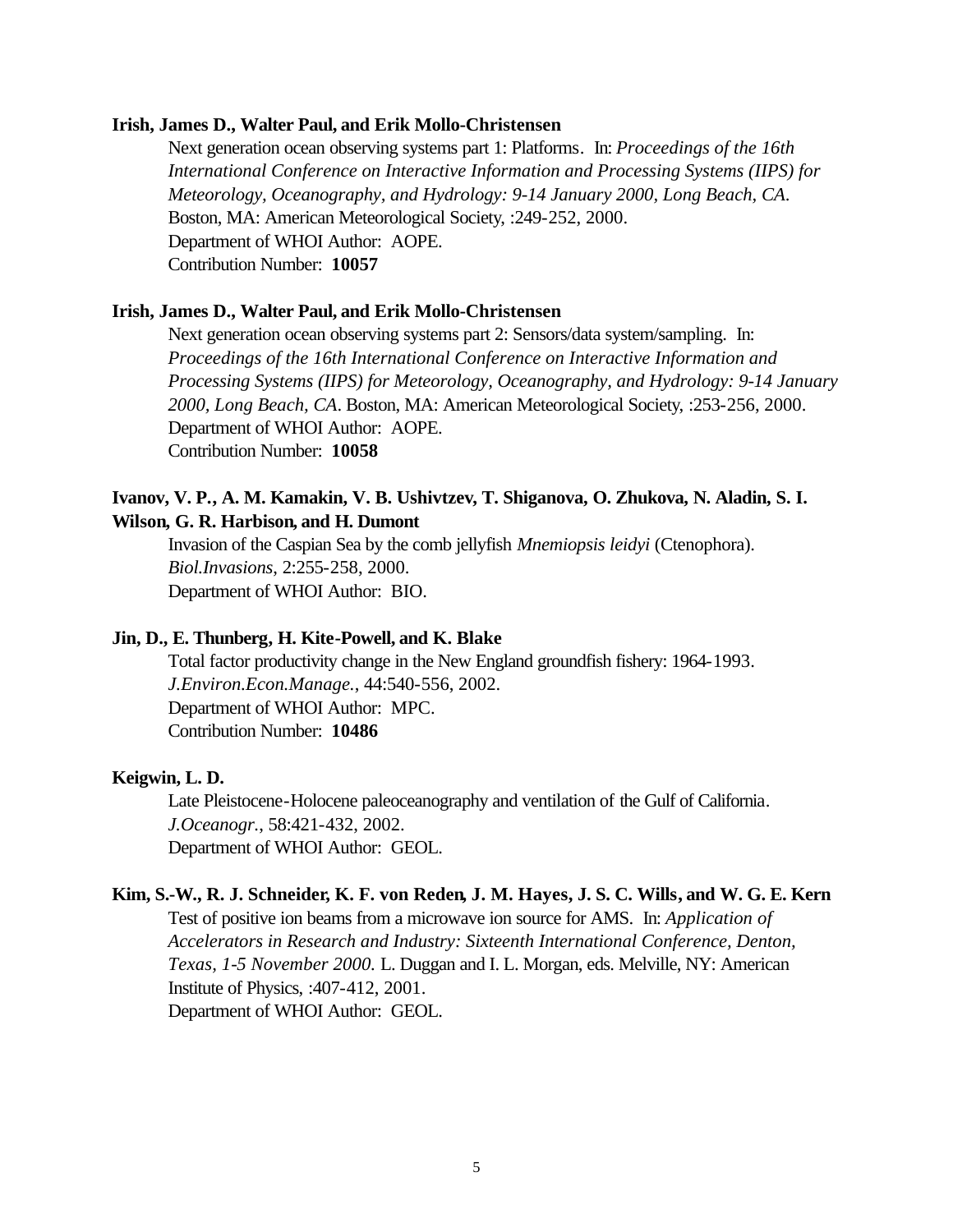# **Koeberl, Christian, Bernhard Peucker-Ehrenbrink, Wolf Uwe Reimold, Alex Shukolyukov, and Gunter W. Lugmair**

Comparison of the osmium and chromium isotopic methods for the detection of meteoritic components in impactites: Examples from the Morokweng and Vredefort impact structures, South Africa. In: *Catastrophic Events and Mass Extinctions: Impacts and Beyond.*  Christian Koeberl and Kenneth G. MacLeod, eds. Boulder, CO: Geological Society of America, :607-617, 2002.

Department of WHOI Author: MCG. Contribution Number: **10410**

### **Konyaev, K. V., A. Plueddemann, and K. D. Sabinin**

Internal tide on the Yermak Plateau in the Arctic Ocean. *Izv., Atmos.Ocean.Phys.*, 36(4):500-509, 2000. Department of WHOI Author: PO.

#### **Koopman, H. N., D. A. Pabst, W. A. McLellan, R. M. Dillaman, and A. J. Read**

Changes in blubber distribution and morphology associated with starvation in the harbour porpoise (Phocoena phocoena): Evidence for regional differences in blubber structure and function. *Physiol.Biochem.Zool.*, 75(5):498-512, 2002. Department of WHOI Author: BIO. Contribution Number: **10604**

#### **Korenaga, Jun, Peter B. Kelemen, and W. Steven Holbrook**

Methods for resolving the origin of large igneous provinces from crustal seismology. *J.Geophys.Res.*, 107(B9),2178,doi:10.1029/2001JB001030, 2002. Department of WHOI Author: GEOL.

# **Kreutz, K. J., P. A. Mayewski, I. I. Pittalwala, L. D. Meeker, M. S. Twickler, and S. I. Whitlow**

Sea-level pressure variability in the Amundsen Sea region inferred from a West Antarctic glaciochemical record. *J.Geophys.Res.*, 105(D3):4047-4059, 2000. Department of WHOI Author: MCG. Contribution Number: **10079**

#### **Kreutz, K. J., V. B. Aizen, L. D. Cecil, and C. P. Wake**

Oxygen isotopic and soluble ionic composition of a shallow firn core, Inilchek Glacier, Central Tien Shan. *J.Glaciol.*, 47(159):548-554, 2001. Department of WHOI Author: MCG. Contribution Number: **10269**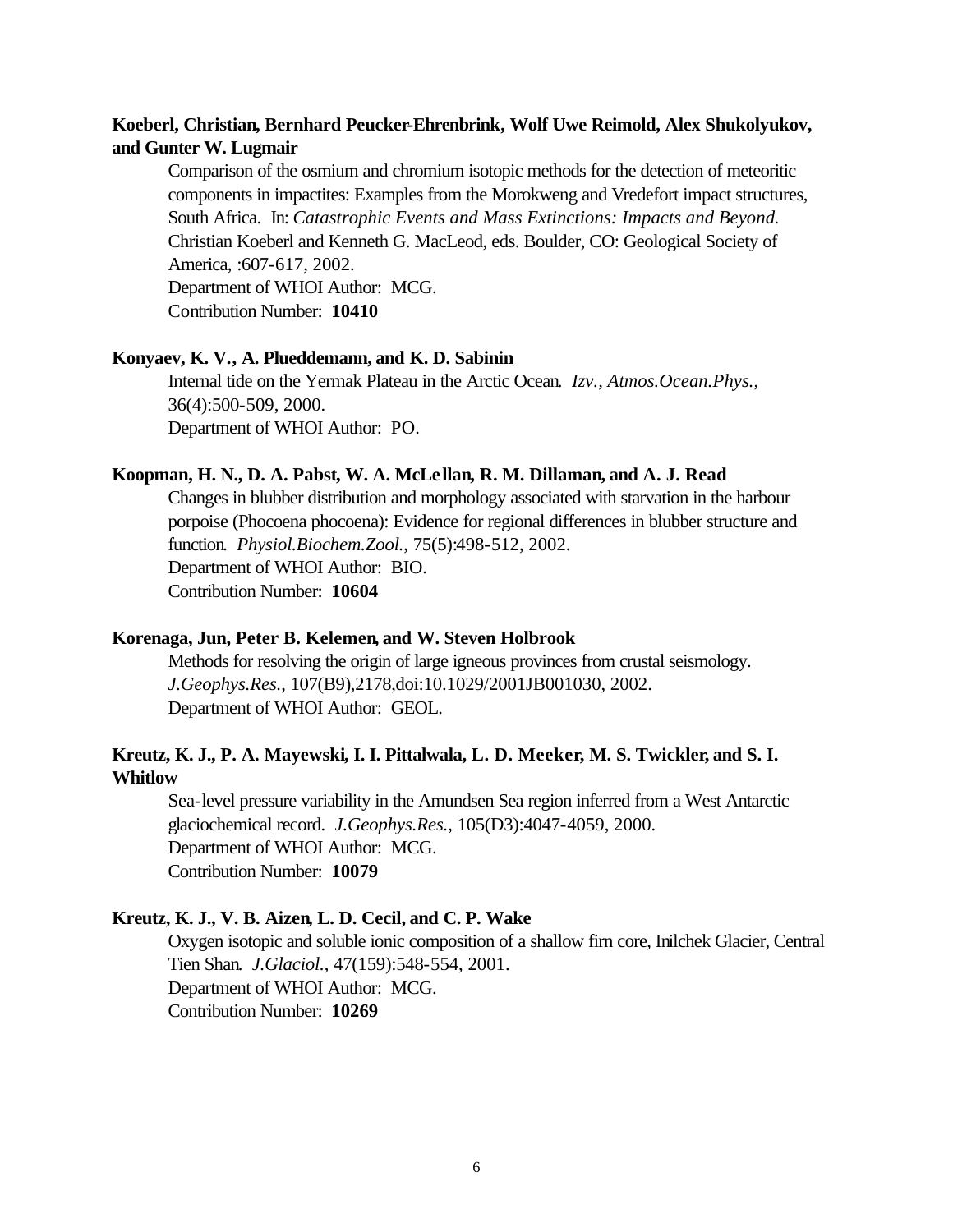#### **LaCasce, J. H.**

On turbulence and normal modes in a basin. *J.Mar.Res.*, 60:431-460, 2002. Department of WHOI Author: PO. Contribution Number: **10470**

#### **Lionello, P., and J. Pedlosky**

The Relation between the Potential Vorticity and the Montgomery Function in the Ventilated Ocean Thermocline. *J.Phys.Oceanogr.*, 31:212–225, 2001. Department of WHOI Author: PO.

#### **Lynch-Stieglitz, Jean, William B. Curry, Niall Slowey, and Gavin A. Schmidt**

The overturning circulation of the glacial Atlantic: A view from the top. In: *Reconstructing Ocean History: A Window into the Future.* Fatima Abrantes and Alan Mix, eds. New York: Kluwer, :7-31, 1999. Department of WHOI Author: GEOL. Contribution Number: **10045**

#### **Mann, E. L., N. Ahlgren, J. W. Moffett, and S. W. Chisholm**

Copper toxicity and cyanobacteria ecology in the Sargasso Sea. *Limnol.Oceanogr.*, 47(4):976-988, 2002. Department of WHOI Author: MCG.

#### **Manning, J. P., R. G. Lough, J. H. Churchill, and C. E. Naimie**

Modelling the effect of a slope-water intrusion on advection of fish larvae in May 1995 on Georges Bank. *ICES J.Mar.Sci.*, 58:985-993, 2001. Department of WHOI Author: PO.

#### **Manson, S., S. Ratick, and A. Solow**

Decision making and uncertainty: Bayesian analysis of potential flood heights. *Geogr.Anal.*, 34:112-129, 2002. Department of WHOI Author: MPC.

#### **Martens, C. S., and A. P. McNichol**

Radiocarbon dating of wood samples and plutonium sediment disturbance studies at the Queen Anne's Revenge wreck site. *Southeast.Geol.*, 40(1):29-40, 2001. Department of WHOI Author: GEOL.

### **McGillicuddy, D. J., Jr., and A. C. Bucklin**

Intermingling of two Pseudocalanus species on Georges Bank. *J.Mar.Res.*, 60:583-604, 2002. Department of WHOI Author: AOPE. Contribution Number: **10599**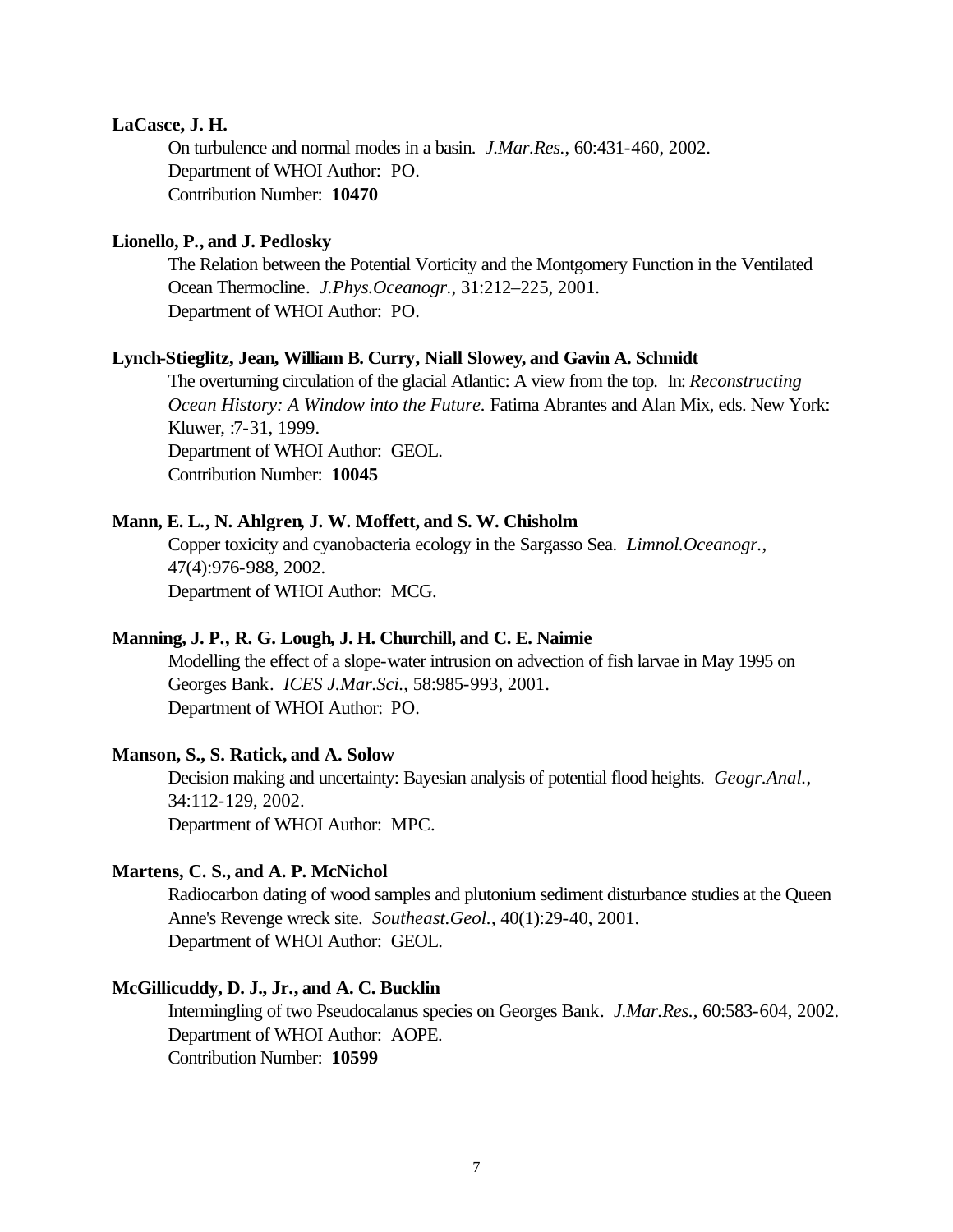#### **McGuire, Jeffrey J., Thomas M. Jordan, and Jian Lin**

Complexities of transform fault plate boundaries in the oceans. In: *Plate Boundary Zones.* S. Stein and J. Freymuller, eds. Washington, DC: AGU, :219-241, 2002. Department of WHOI Author: GEOL. Contribution Number: **10309**

### **McGuire, Jefrey J., Li Zhao, and Thomas H. Jordan**

Predominance of unilateral rupture for a global catalog of large earthquakes. *Bull.Seismol.Soc.Am.*, 92(8):3309-3317, 2002. Department of WHOI Author: GEOL.

### **Miksis, J. L., P. L. Tyack, and J. R. Buck**

Captive dolphins, Tursiops truncatus, develop signature whistles that match acoustic features of human-made sounds. *J.Acoust.Soc.Am.*, 112(2):728-, 2002. Department of WHOI Author: BIO. Contribution Number: **10040**

# **Mitchell, G., A. Bricaud, K. Carder, G. Ferrari, R. Gould, M. Kahru, M. Kishino, H. Maske, T. Moisan, L. Moore, N. Nelson, D. Phinney, R. Reynolds, H. Sosik, D. Stramski, S. Tassan, C. Trees, A. Weidemann, J. Weiland, and A. Vodacek**

Determination of spectral absorption coefficients of particles, dissolved material, and phytoplankton for discrete water samples. In: *Ocean Optics Protocols for Satellite Ocean Color Sensor Validation, Revision 2.* G. S. Fargion and J. L. Mueller, eds. Greenbelt, MD: National Aeronautics and Space Administration, Goddard Space Flight Center, :125-153, 2000.

Department of WHOI Author: BIO.

#### **Morrison, Archie T., III, Edwin A. Cowen, and Philip L.-F. Liu**

Velocity profile measurements in the crest of a breaking wave using the BASS rake acoustic velocity sensor. In: *Proceedings of the IEEE Sixth Working Conference on Current Measurement, San Diego, CA, March 11-13, 1999.* Steven P. Anderson, Eugene A. Terray, Judith A. Rizoli White, and Albert J. Williams, III, eds. Piscataway, NJ: IEEE, :221-226, 1999. Department of WHOI Author: AOPE. Contribution Number: **9856**

#### **Morrison, Archie T., III, John D. Billings, and Kenneth W. Doherty**

The McLane Moored Profiler: An autonomous platform for oceanographic measurements. *Oceans '00*, :353-358, 2000. Department of WHOI Author: AOPE. PO. Contribution Number: **10118**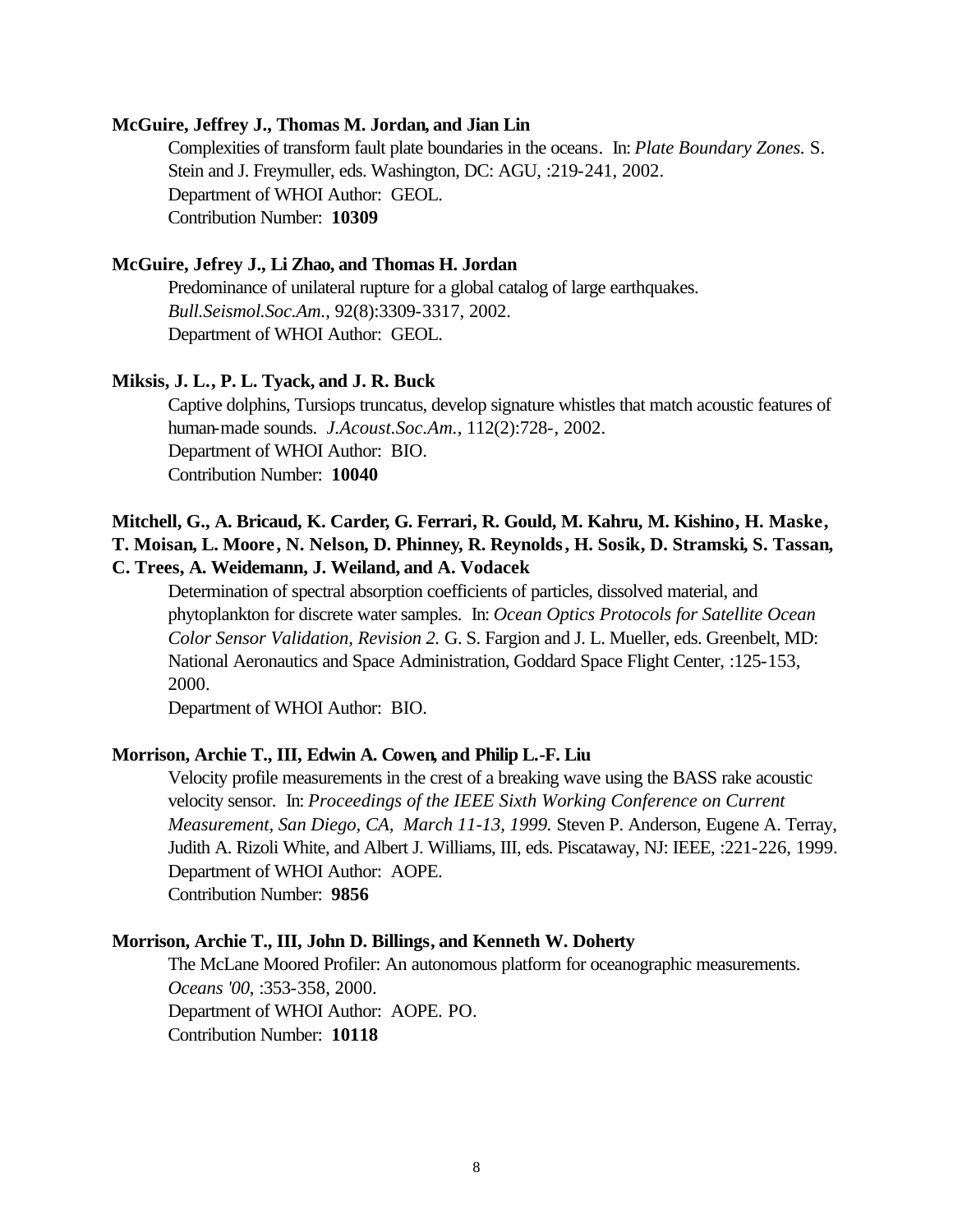#### **Olli, Kalle, and Donald M. Anderson**

High encystment success of the dinoflagellate Scrippsiella cf. lachrymosa in culture experiments. *J.Phycol.*, 38:145-156, 2002. Department of WHOI Author: BIO. Contribution Number: **10489**

### **Pineda, Jesus**

Linking larval settlement to transport: Assumptions, potentials, and pitfalls. In: *Oceanography of the Eastern Pacific. Volume I*. Jaime Farber Lorda, ed. Mexico: Centro de Investigacion Cientifica y de Educacion Superior de Ensenada (CICESE), :84-105, 2000. Department of WHOI Author: BIO. Contribution Number: **10020**

#### **Polzin, K. L., E. Kunze, J. M. Toole, and R. W. Schmitt**

The partition of finescale energy into internal waves and subinertial motions. *J.Phys.Oceanogr.*, 33:234-248, 2003. Department of WHOI Author: PO. Contribution Number: **10802**

### **Pringle, James M.**

Observations of high-frequency internal waves in the Coastal Ocean Dynamics region. *J.Geophys.Res.*, 104(C3):5263-5281, 1999. Department of WHOI Author: PO. Contribution Number: **9629**

#### **Ratto, J., J. Russo, A. Allen, J. Herbert, and C. O. Wirsen**

Biodegradable polymers in the marine environment: A tiered approach to assessing microbial degradability. In: *Biopolymers From Polysaccarides and Agroproteins.* R. Gross and C. Scholz, eds. Washington, DC: ACS, :316-336, 2001. Department of WHOI Author: BIO.

#### **Reddy, C. M., R. B. Gaines, and G. S. Frysinger**

A new look at an old oil spill. *Soil and Sediment Contamination*, 11:417, 2002. Department of WHOI Author: MCG.

#### **Rocap, G., D. Distel, J. B. Waterbury, and S. Chisholm**

Resolution of prochlorococcus and synechococcus ecotypes by using 16S-23S ribosomal DNA internal transcribed spacer sequences. *Appl.Environ.Microbiol.*, 68:1180-1191, 2002. Department of WHOI Author: BIO.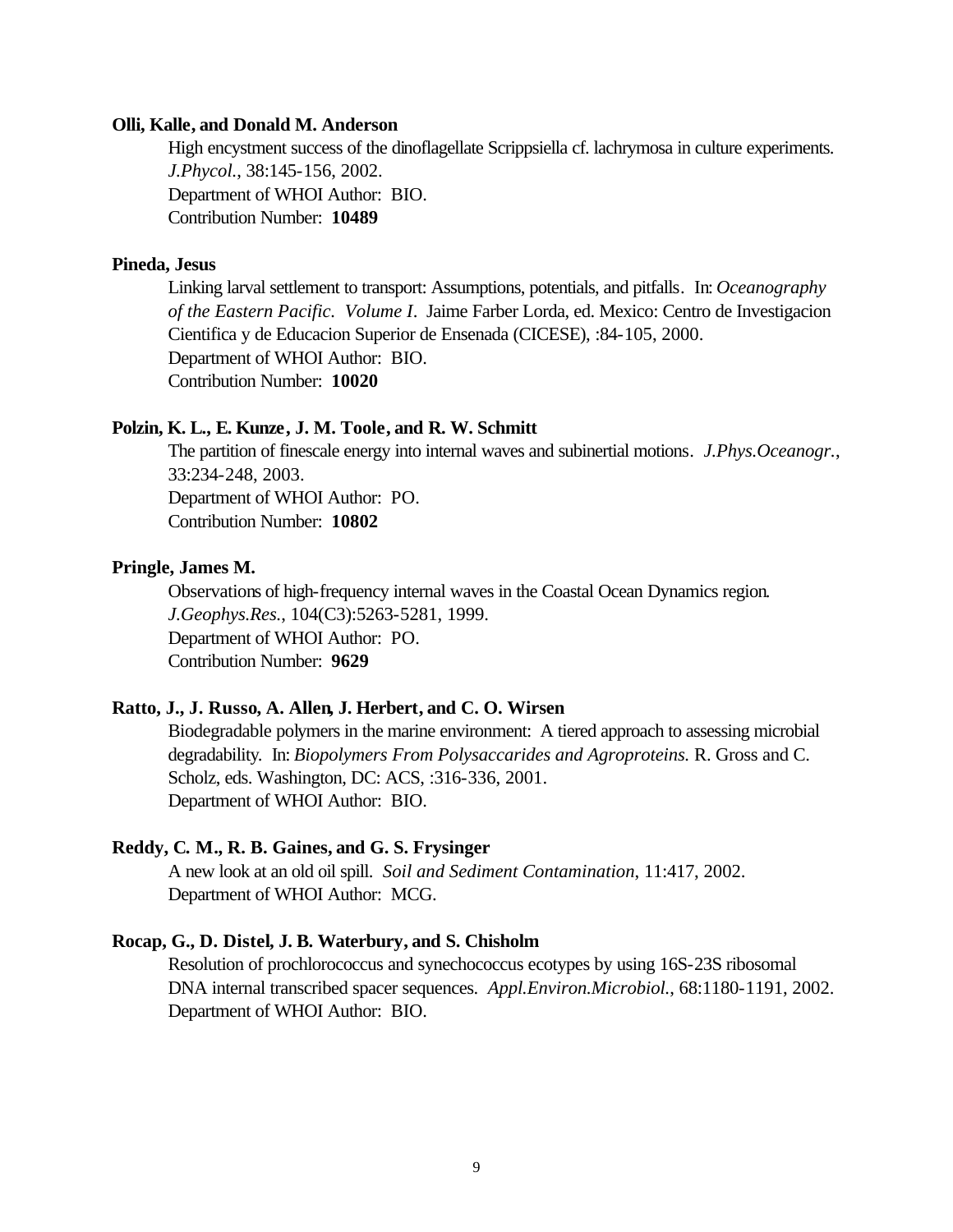### **Runge, J. A., J. A. Quinlan, E. G. Durbin, L. Incze, R. G. Lough, J. Manning, D. Mountain, B. Niehoff, S. Plourde, and F. E. Werner**

The effect of spatial and temporal variations zooplankton concentrations on larval cod growth and survival on Georges Bank: A sensitivity anaylsis based on modelling and observations. In: *ICES CM 2000 Documents, ICES Annual Science Conference 2000, Bruges, Belgium.*  Copenhagen: International Council for the Exploration of the Sea, M:17, 2000. Department of WHOI Author: BIO.

#### **Scheltema, Amelie H.**

New eastern atlantic neomenioid aplacophoran molluscs (Neomeniomorpha, Aplacophora). *Ophelia*, 51(1):1-28, 1999. Department of WHOI Author: BIO. Contribution Number: **9744**

#### **Scheltema, Amelie H.**

Two solenogaster molluscs, *Ocheyoherpia trachia* n.sp. from Macquarie Island and *Tegulaherpia tasmanica* Salvini-Plawen from Bass Strait (Aplacophora: Neomeniomorpha). *Rec.Aust.Mus.*, 51(7):23-31, 1999. Department of WHOI Author: BIO. Contribution Number: **9745**

#### **Schneider, R. J., S.-W, Kim, K. F. von Reden, J. M. Hayes, and J. S. C. Wills**

Tests of a microwave ion source for positive and negative ions. In: *Proceedings of SNEAP 35, Lund, Sweden, 22-25 October 2001.* Ragnar Hellborg, Mikko Faarinen, Carl Erik Magnusson, Per Persson, Goran Skog, Kristina Stenstrom, ed. Krontryck, Sweden: Lund University, :28-34, 2002.

Department of WHOI Author: GEOL.

### **Schumacher, Mary, and Porter Hoagland**

The protocol concerning pollution from land-based sources and activities in the Wider Caribbean Region: A breakthrough for the Caribbean, but how closely should others follow their lead? In: *Ocean Yearbook.* Chicago: University of Chicago Press, 16:496-532, 2002. Department of WHOI Author: MPC. Contribution Number: **10289**

#### **Shaumeyer, Jeffrey N., John Borden, and James D. Irish**

Next-generation ocean observing systems, part 3: Two-way, high-speed, low earth orbiting satellite communications. In: *Proceedings of the 16th International Conference on Interactive Information and Processing Systems (IIPS) for Meteorology, Oceanography, and Hydrology: 9-14 January 2000, Long Beach, CA.* Boston, MA: American Meteorological Society, :257-258, 2000. Department of WHOI Author: AOPE.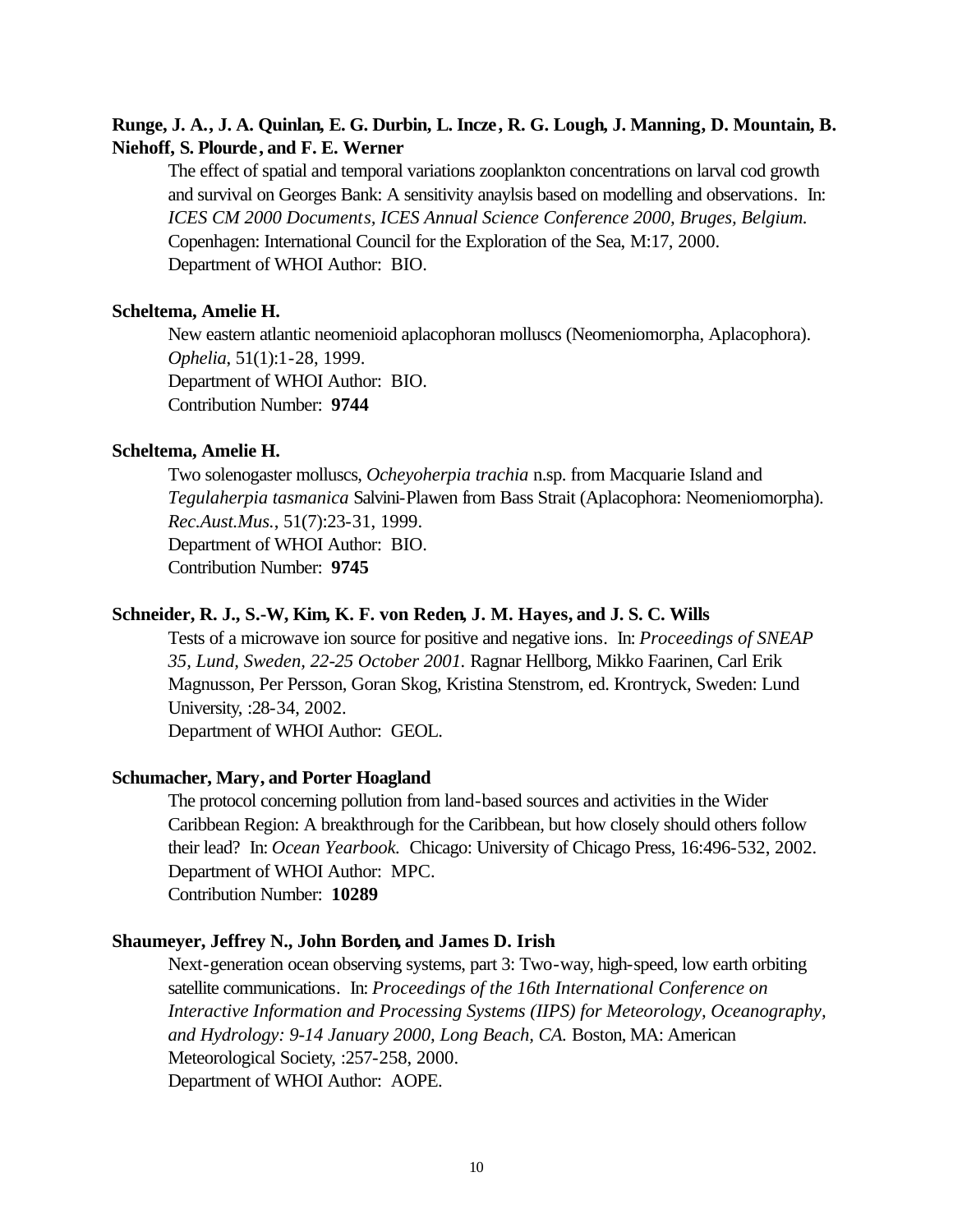#### **Shimeta, Jeff, Carl L. Amos, Stace E. Beaulieu, and Oladipo M. Ashiru**

Sequential resuspension of protists by accelerating tidal flow: Implications for community structure in the benthic boundary layer. *Limnol.Oceanogr.*, 47(4):1152-1164, 2002. Department of WHOI Author: AOPE. Contribution Number: **10605**

# **Skinner, M. W., D. R. Ketten, L. K. Holden, P. G. Smith, G. A. Gates, J. G. Neely, B. Brunsden, and D. Blocker**

CT-derived estimation of cochlear morphology and electrode array position in relation to word recognition in nucleus-22 recipients. *JARO*, 3:332-350, 2002. Department of WHOI Author: BIO.

## **Thorrold, Simon R., Geoffrey P. Jones, Michael E. Hellberg, Ronald Burton, Stephen E. Swearer, Joseph E. Neigel, Steven G. Moragn, and R. R. Warner**

Quantifying larval retention and connectivity in marine populations with artificial and natural markers. *Bull.Mar.Sci.*, 70(1) Suppl.:291-308, 2002. Department of WHOI Author: BIO. Contribution Number: **10642**

### **Uchupi, Elazar, S. A. Swift, and D. A. Ross**

Tectonic geomorphology of the Gulf of Oman Basin. In: *Tectonic and Climatic Evolution of the Arabian Sea Region.* London: The Geological Society, :37-69, 2002. Department of WHOI Author: GEOL. Contribution Number: **10520**

#### **von Reden, K. F.**

Transmission properties for the recombinator - Tandetron configuration at the NOSAMS facility. In: *Application of Accelerators in Research and Industry: Sixteenth International Conference, Denton, Texas, 1-5 November 2000.* L. Duggan and I. L. Morgan, eds. Melville, NY: American Institute of Physics, :373-376, 2001. Department of WHOI Author: GEOL.

### **Warren, J. D., T. K. Stanton, M. C. Benfield, P. H. Wiebe, and D. Chu**

In situ measurements of acoustic target strengths of siphonophores. In: *EEA International Symposium, 2nd, Gdansk-Jurata, Poland, May 24-27, 1999. A. Stepnowski, R. Salamon and E. Kozaczka, eds.*, :11-13, 1999. Department of WHOI Author: AOPE. BIO. Contribution Number: **9924**